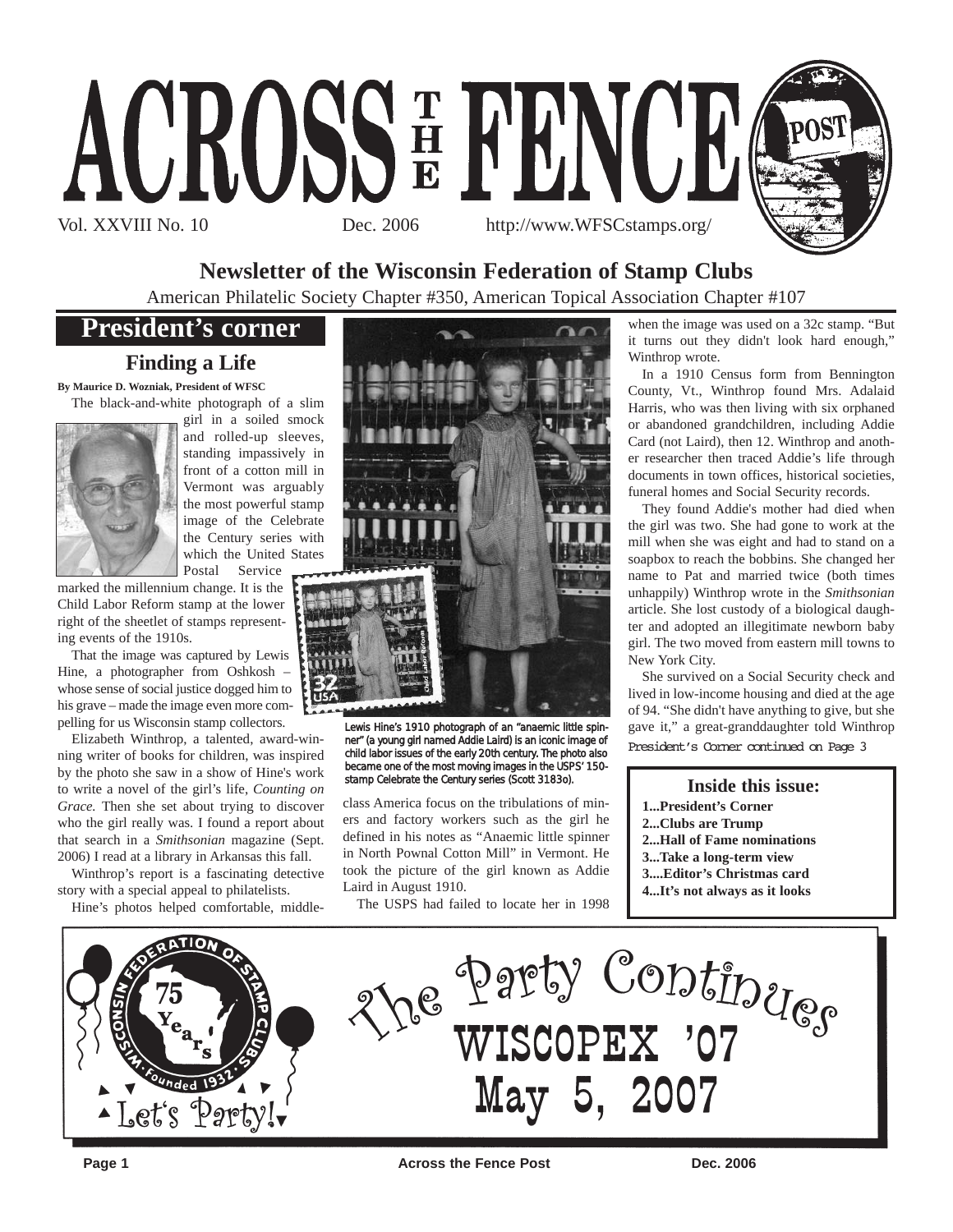#### **Clubs are Trump**

**By Maurice D. Wozniak, President of WFSC** Many stamp clubs use this Christmas and New Year season as a happy excuse for a party. With or without a philatelic angle, a pot luck or restaurant dinner provides an opportunity for family members to join in the fun, and some club members who no longer are regular attendees at meetings might try to make it to a meal. Some clubs dip into their treasury to help pay for the restaurant meals or provide a special dessert for all.

Gifts or charitable contributions are not universal features, but good wishes seem to be expected.

So we at the "Clubs Are Trump" department would like to add our fervent hopes that all of you experience the joy of the season and have a happy and satisfying 2007.

### **\* \* \***

**Program ideas**

A clothesline exhibit at a **Kettle Moraine Coin and Stamp Club**, West Bend, meeting was judged a success. (A "clothesline" is an oldtime method of stamp display that seems to have gone out of favor.) Members provided special collections, philatelic covers, blocks and foreign stamps for each other's edification.

**The Outagamie Philatelic Society**, Appleton, held Dealers' Night at its October meeting. Local dealers agreed to provide material catering to members' needs, if possible.

A record 127 lots comprised the **Kenosha Stamp & Cover Club** auction in October.

**The Waukesha County Philatelic Society** scheduled a talk on comic book collecting to tie in with the U.S. Postal Service Super Hero stamps – DC Comics in 2006, and Marvel Comics in 2007.

#### **What others are doing The North Shore Philatelic**

**Society**, which meets in Whitefish Bay, has prepared a new tri-fold brochure to interest potential new members. The brochure includes the club logo, informally describes the club and its meetings, the benefits of membership and ways to get further information (the Wisconsin Federation of Stamp Clubs website could be added). Finally, there's a membership application.

As part of a National Stamp Collecting Month observation, the Kettle Moraine Coin and Stamp Club, West Bend, had two frames with various materials at the local library. The display included information about the club.

**The Green Bay Philatelic Society** also provided a public display at the request of the postmaster at the Packerland Post Office. It was a celebration of Ben Franklin on stamps.

The *Post Scripts* newsletter of the Kenosha Stamp & Cover Club included brief tips on caring for a stamp collection – use acid-free pages that might house your items, avoid dampness, handle items with clean hands and tongs. The writer suggested the future of self-adhesive stamps remains in question.

Carol Schutta, editor of the *Milwaukee Philatelist*, noted in the newsletter that with the onset of cooler weather she plans to resume baking chocolate chip cookies for **Milwaukee Philatelic Society** meetings. Now there's an incentive to attend!

*Information for "Clubs Are Trump" is gathered from club newsletters. Please send newsletters to Maurice D. Wozniak, 1010 Berlin St., Waupaca WI 54981.*

## **Wisconsin Philatelic Hall of Fame nominations called for**

Nominations are now being accepted for the 2007 Wisconsin Philatelic Hall of Fame. **The deadline is Dec. 31, 2006**. Qualifications required of nominees include:

**1.)** Contributions of purely local club nature shall not be the sole reason for selection to the Hall of Fame. **2)** A deceased philatelist may not be nominated or considered for

selection until three years after death. Submit your nomination(s), together with a statement identifying the nominee, a short philatelic biography and the reasons why that person should be selected for

the Wisconsin Philatelic Hall of

Fame to: Chairman, Wisconsin Philatelic Hall of Fame Committee, Verna Shackleton, 425 N. Linwood Ave., Apt 110, Appleton WI 54914.

Questions may be answered by e-mail corosec@sbcglobal.net.

Only WFSC member clubs may submit nominations, and each nomination must be seconded by two other member clubs. The nominating club is responsible for making arrangements with the seconding clubs to provide those seconds. The nomination and seconds should all be sent to the Chairman of the Hall of Fame Committee in one mailing.

## **Wisconsin Federation of Stamp Clubs officers** Across the Fence Post is the official publication of

PRESIDENT Maurice D. Wozniak 1010 Berlin St. Waupaca, WI 54981 715-258-2025 berliners2@sbcglobal.net

#### VICE PRESIDENT Hank Schmidt

P.O. Box 3153 Oshkosh, WI 54903 artcoy@vbe.com

#### CENTRAL OFFICE/SECRETARY Vacant

### TREASURER

Paul T. Schroeder 1750 W. 5th Ave., Apt. F Oshkosh, WI 54902 920-426-2059

#### VP YOUTH DIVISION

#### MaryAnn Bowman P.O. Box 1451 Waukesha, WI 53187

NE REGION VP

#### Al Marcus (maram@tds.net)

Green Bay Phil. Soc. Northwoods Phil. Soc. (Iron Mountain) Outagamie Phil. Soc. Wisc. Postal Hist. Soc.

#### EAST CENT. REGION VP Vern Witt

Fond du Lac Stamp Club Kettle Moraine Coin & Stamp Club Manitowoc Phil. Soc. Oshkosh Phil. Soc. Sheboygan Stamp Club

#### SW REGION VP

Valerie Cook Badger Stamp Club Baraboo Stamp Club Janesville Stamp Club Monroe Stamp & Postcard Club Rockford Stamp Club

#### SOUTH CENTRAL REGION VP Art Gaffney stehlee@aol.com

Waukesha County Phil. Soc.

#### SE REGION VP Art Schmitz piscine@execpc.com

Am. Top. Assn. (Chap. 5) Belle City Stamp Club Kenosha Stamp & Cover Club North Shore Phil. Soc. (Milw.) Northwestern Mutual Stamp Club Polish American Stamp Club Wauwatosa Phil. Soc.

#### Art Petri

American Air Mail Soc. (Billy Mitchell Chapter) Germany Phil. Soc.

(Chap. 18) Italian American Stamp Club Milwaukee Phil Soc.

#### CENTRAL REGION VP Gregg Greenwald

#### bluebird@tznet.com

Central Wisc. Stamp Club Chippewa Valley Stamp Club Northwoods Stamp & Coin Club (Rhinelander)

Wisconsin Valley Phil. Soc.

**Page 2 Conserverse Exercise Servers Across the Fence Post Conserverse Conserverse Dec. 2006** 

the Wisconsin Federation of Stamp Clubs, Inc., a 501c3 non-profit organization. WFSC also is a life member of the APS (since 1953). For more information about WFSC, please contact the Central Office.

AFTP is published monthly September through April, and every other month May through August (10 issues per year). News of Wisconsin collectors, club news and gratis original philatelic features are welcomed. The editor accepts submissions in any format, but prefers email if possible. Editor reserves the right to make editorial changes to submitted copy.

material appearing in AFTP not carrying an individual copyright notice may be reproduced only by not-

for-profit organizations, provided the author(s) and AFTP receive credit or attribution. All materials carrying an individual copyright notice are the sole property of the author(s). Unless explicitly stated by an officer in conjunction with official WFSC business, opinions expressed by the editor or individual authors are not necessarily endorsed by the WFSC.

Submission deadlines for editorial and avertisingmaterials are for the 1st of the month preceding month of publication (i.e. Jan. 1 for Feb. issue).

All show calendar information, along with all other editorial matter and listings, should be sent to: Wayne L. Youngblood, Editor ATFP, P.O. Box 262, Iola WI 54945- 0262. (yngblood@athenet.net) phone: 715-467-4416.

Advertising material and payment should be sent to Dave Carney, Advertising Manager, AFTP, P.O. Box 55, Kimberly, WI 54136-0055. (dcarneyl@new.rr.com) pnone: 920-687-9077. For a complete list of advertising rates and policies (display, classified and listings), request a copy from the advertising manager.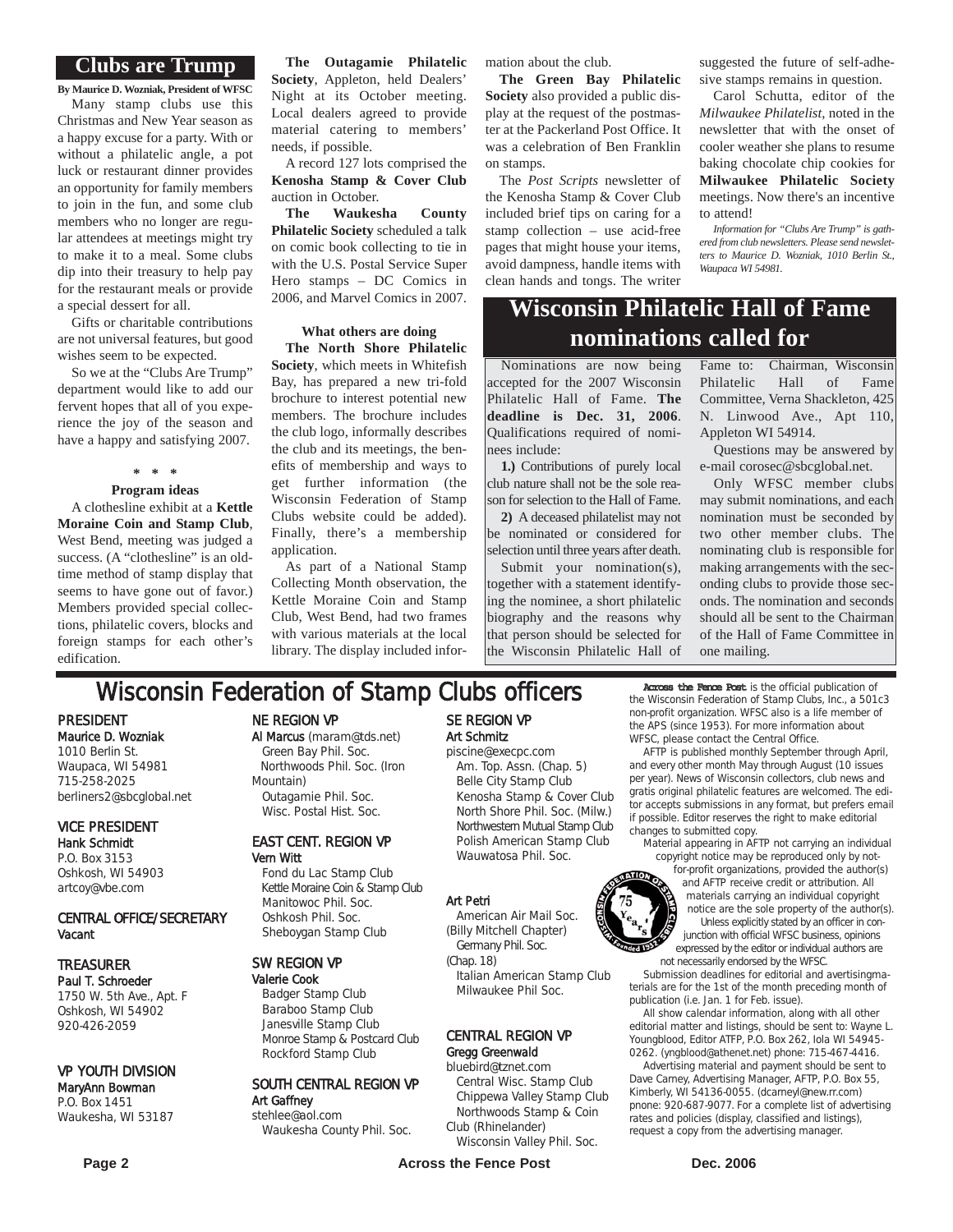## **Take a Long-Term View for Your Stamp Collection**

#### **By William B. Robinson**

Over a period of more than 40 years, I have bought hundreds of stamp, cover and related philatelic collections. I have worked with active collectors who divested some of their material; with retired collectors who sold all their holdings; with spouses, children and other family members who inherited a collection; and with others who inherited or otherwise acquired a collection about which they knew nothing.

My experience tells me the only way a collector can maximize enjoyment and ultimate financial return is to have a plan, implement it and update it regularly.

Here are 10 suggestions that should get you started:

**1).** Always preserve your material in a safe, climate-controlled environment. Basements, attics and garages are poor choices – even for bulk and second-rate items.

**2.)** Tell a trusted person exactly what you have. Identify all albums, boxes, safe deposit boxes and other locations of material. Explain what your collection includes and why it is important, regardless of its estimated cash value. Tell that trusted person what to do in the event of your untimely demise.

**3.)** Put that same information in writing with your collection and also with other important papers such as a will, or in a place where it can be found easily without you. Include notes within your albums and other parts of your collection identifying especially expensive and scarce items. Don't assume that special items will be automatically recognized. They seldom are.

**4.)** Don't hide or "squirrel away" expensive stamps in unusual locations (desk or file drawers, between pages of books, behind picture frames) where they will be surely overlooked or



discarded. Unusual locations generally imply no value, not the opposite.

**5.)** If you have even a tiny interest in disposing of part or all of your collection, do it! You know best what you have, what it is likely worth and who you trust to deal with. You – and you alone – can maximize the return, and (believe it or not) you will enjoy parting with your cherished collection.

**6.)** If unforeseen circumstances prevent you from selling (or giving away) your philatelic material, make sure the name and contact information of a trusted dealer, collector or other capable person is available to the family member or other trusted person. Re-read Nos. 2 and 3.

**7.)** Don't assume your stamp collection will be cherished and valued by a distant (or even close) relative. If a spouse, children or grandchildren don't collect stamps, don't expect them to embrace the hobby just because they have your collection. It just won't happen. Your

unwanted stamps will be treated – sooner or later – like your old fishing gear, beer glass collection or woodworking tools. How do you value Aunt Mary's thimble collection?

**8.)** Unless you truly don't care about the cash value of your stamp collection, plan to put it in the hands of someone who wants it or can sell it properly. Treat it like any asset, irrespective of its low, medium or high value.

**9.)** The time it will take you to make and implement a plan will be a tiny fraction of a percent of the time you spent enjoying and building your collection. Don't be bashful about talking to someone. Re-read Nos. 2 and 3. Don't make an excuse to postpone your plan.

**10.)** I guarantee you will enjoy making a plan for the long term. Someone will appreciate your efforts.

*Bill Robinson operates the Green Bay Stamp Shop. He prepared this article for a talk at a meeting of the Oshkosh Philatelic Society.*

#### **Happy Holidays to all WFSC members!**

**Wayne L. Youngblood editor,** *Across the Fence Post*





STAMP SHOWS **Dec. 2-3**

Gonzga Hall \* 92nd & Greenfield \* Milwaukee Exit I-894 & Greenfield or I-94 & 84th St. (815)-262-9117 **TKURZINSKI2002@YAHOO.COM**

President's Corner, from page 1

in an interview. "I could not imagine my life without Grandma Pat's guidance."

Meanwhile, Lewis Hine's life spiraled into an even darker oblivion when the market for the photos he took for the National Child Labor Committee dried up. He died impoverished at the age of 66 in 1940.

But in one illuminating instant 96 years ago, Hine and his placid "anaemic little spinner" teamed to create an iconic image that outlived them both. The glass plate negative rests today in the Library of Congress, and the stamp will continue to reside in millions of stamp collections.

**Page 3 Constant Dec. 2006 Across the Fence Post Dec. 2006 Dec. 2006**